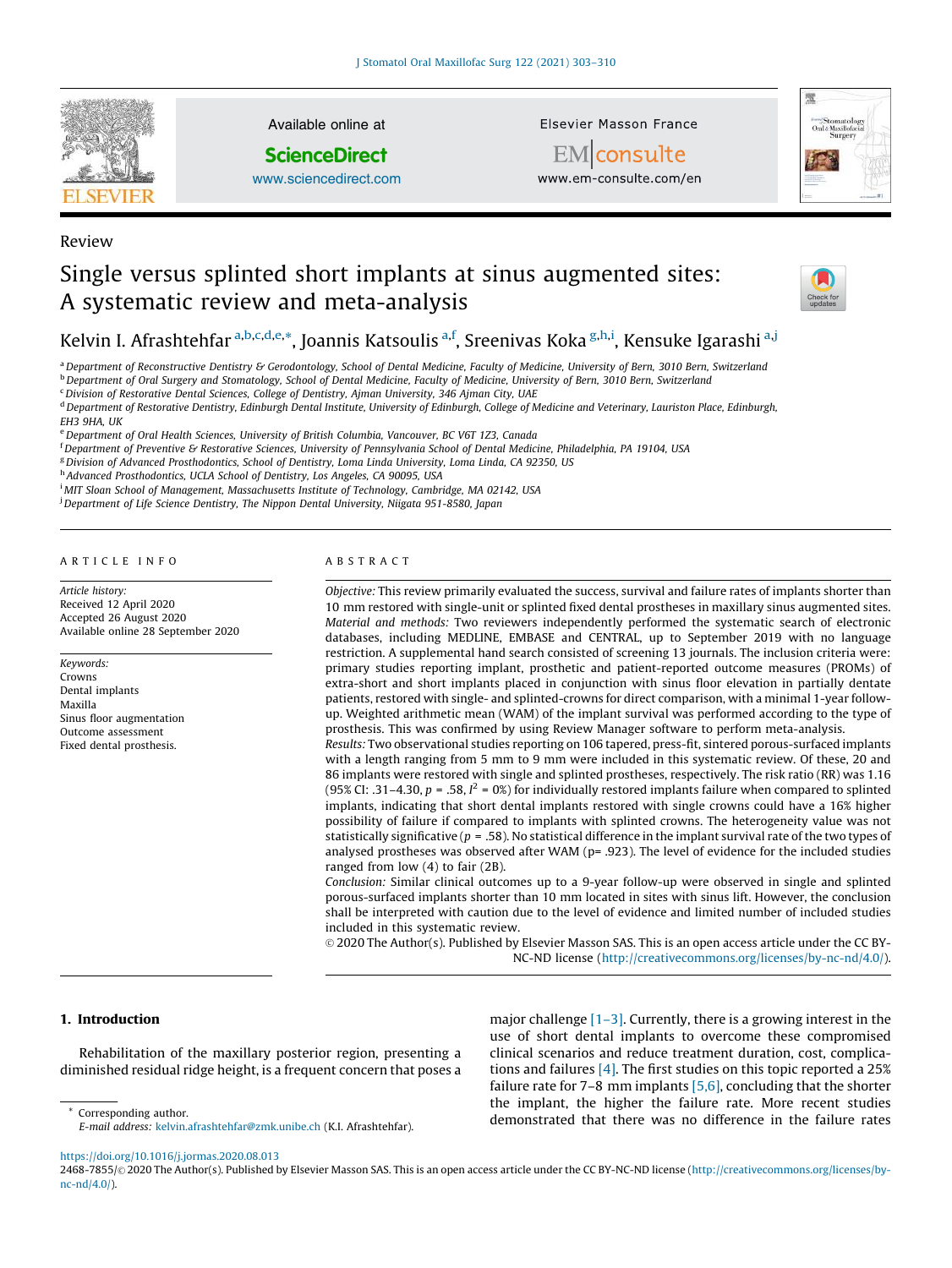<span id="page-1-0"></span>based on the length of the titanium plasma-sprayed implants [\[7\]](#page-7-0). Short implants present similar or remarkably fewer complications than longer implants combined with lateral sinus floor elevation [\[8,9\]](#page-7-0). Nonetheless, it is generally considered that short dental implants need to be splinted for long-term success [\[10\],](#page-7-0) especially in patients undergoing staged or simultaneous implant placement. For instance, a recent study concluded that nonsplinted implants (odds ratio  $[OR] = 6.9$ ) and shorter implants (OR = 3.4) showed a significant association with failure  $[11]$ . However, there is evidence that the type of prosthesis does not impact the outcomes [\[12\].](#page-7-0) Relatedly, excellent long-term outcomes were reported in a study including 6–9 mm-long moderately rough threaded implants supporting single-crowns in maxillary sinus augmented sites [\[13\].](#page-7-0) Adding to the controversy, there are no controlled studies using split-mouth designs to compare singleversus splinted-crowns [\[14\].](#page-7-0) Additionally, short and extra-short implants are attractive options to avoid sinus lifting when restoring the severely atrophic posterior maxilla. However, there is a paucity in the literature reporting data of short and extra-short implants in sites that still needed to undergo a sinus lift.

To the best of the authors' knowledge  $[15,16]$ , no review to date has investigated the clinical outcomes of extra-short and short implants placed in maxillary sinus augmented sites and subsequently restored with either free-standing or splinted restorations. Hence, this review aimed to identify the literature published on the success, survival and failure rate of single-unit and splinted contiguous implants shorter than 10 mm aided by a sinus floor elevation approach.

# 2. Materials and methods

# *2.1. Protocol development*

A systematic review was conducted and reported adhering to the PRISMA statement [\[17\]](#page-7-0), the Cochrane Collaboration guidelines [\[18\]](#page-7-0) and the AMSTAR quality standards for therapies [\[19\].](#page-7-0) The intention was to minimise potential bias in the review process by promoting transparency, quality methodology and better reporting, as published elsewhere [\[20–22\]](#page-7-0).

# *2.2. Search strategy*

The performed systematic search of electronic databases included MEDLINE via Ovid (Table 1), EMBASE via Ovid (Table S1) and the Cochrane Central Register of Controlled Trials (CENTRAL) via the Cochrane Library (Table S2) until the last week of September 2019 with no language restriction. Two reviewers (KIA and KI) independently screened the titles and abstracts of the publications that met the initial selection criteria and reviewed the entire article in the publications that were relevant. The reviewers were not blinded. The reasons for exclusion were reported for each study that was included in the systemic review. Both reviewers resolved disagreements by discussion to reach consensus.

Moreover, one reviewer (KIA) performed supplemental manual searches by cross-referencing the preliminary identified related studies and screening the following 13 journals between January 2015 and September 2019: *Journal of Prosthodontics, International Journal of Prosthodontics, Journal of Prosthetic Dentistry, The International Journal of Periodontics and Restorative Dentistry, Journal of the American Dental Association, Journal of Dentistry, Journal of Prosthodontic Research, The Journal of Periodontal and Implant Science, The International Journal of Oral & Maxillofacial Implants, Clinical Oral Implants Research, The Journal of Advanced Prosthodontics, Clinical Implant Dentistry and Related Research, European Journal of Oral Implantology, Implant Dentistry, and Journal*

# Table 1

Search strategy used for OVID MEDLINE.

| Search no. and keywords involved     |  |
|--------------------------------------|--|
| 1 exp MAXILLARY SINUS/ or sinus*.mp. |  |

- 2 \*Sinus Floor Augmentation/
- 3 lift\*.mp.
- 4 elevat\*.mp.
- 5 augment\*.mp.
- 6 exp Dental Implants/
- 7 exp Dental Implantation, Endosseous/
- 8 ((dental or oral) and implant\*).mp. [mp=title, abstract, original title, name of substance word, subject heading word, keyword heading word, protocol supplementary concept word, rare disease supplementary concept word, unique identifier, synonyms]
- 9 splint\*.mp.
- 10 2 or 3 or 4 or 5
- 11 6 or 7 or 8
- 12 1 and 9 and 10 and 11

*of Oral Implantology*. Grey literature was also searched via the Open Grey database ([http://www.opengrey.eu\)](http://www.opengrey.eu). A flow diagram was designed following the PRISMA statement to depict each step of the identification–inclusion process [\[17\]](#page-7-0).

#### *2.3. Types of studies and selection criteria*

Both controlled trials and observational studies were considered for answering the research question, as suggested in the literature [\[23\]](#page-7-0), and as other authors have previously done [\[20,22\].](#page-7-0) Reports were included if they met the following inclusion criteria:

- Population: Partially edentulous patients who received extrashort and short implants with simultaneous transcrestal/ osteotome/vertical or lateral sinus floor elevation. Extra-short and short implants were defined as dental implants with a length of 6 mm or less and less than 10 mm, respectively [\[24,25\].](#page-7-0) Osteotome sinus floor elevation was defined as a crestal approach or internal sinus lift, whether it a 1-stage [\[26\]](#page-7-0) or 2 stage technique was used [\[27\]](#page-7-0). The lateral sinus floor elevation was defined as accessing the maxillary sinus through the lateral sinus wall and displacing the floor with a bone graft [\[28\].](#page-7-0) The 2 stage approach is generally used in scenarios with a residual bone height less than 6 mm, which would compromise the implant primary stability [\[27\]](#page-7-0).
- Intervention: Contiguous implant-supported splinted/coupled fixed dental prostheses.
- Control: Implant-supported single/free-standing crowns.
- Outcome measure: The primary outcome was to identify the success, failure and survival of the implant. The secondary outcomes were to assess the crestal/marginal bone loss (CBL/ MBL) level [\[29\]](#page-7-0), the incidence of biological complications [\[21\]](#page-7-0) and patient-reported outcome measures (PROMs).
- Time: A minimum mean follow-up of 12 months after prosthetic treatment.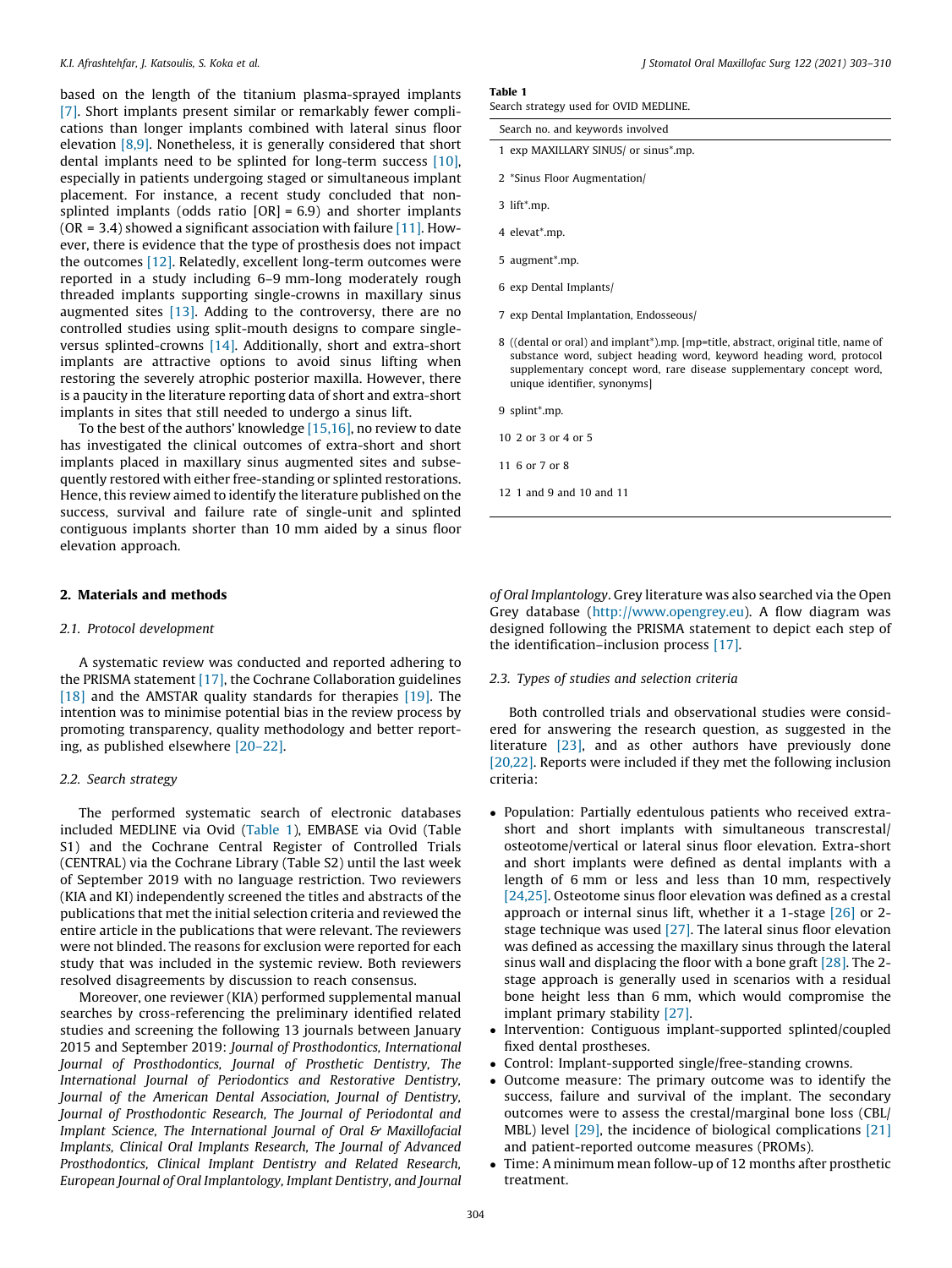• Setting: No limits were established regarding the clinical setting. Therefore, participants recruited from a university, hospital, primary care or private office could be included.

To consider a study for inclusion, it had to report on the type of prosthesis used with short implants in augmented maxillae. Furthermore, single- and splinted-crowns had to be included to facilitate a direct comparison of the effects on implants shorter than 10 mm.

Reports were excluded if they did not pertain to the search terms described in the inclusion criteria; were in vitro or nonhuman studies; did not mention the type of bone (i.e. augmented) and implant (i.e. short and extra-short = less than 10 mm) in the title or abstract; did not report the outcome of interest; did not discriminate data on anterior or mandibular region; did not provide or did not allow extraction of the required data; reported indirect restorations other than fixed restorations (e.g. implant-assisted removable dental prosthesis); reported cases that did not have opposing teeth; was missing either a single- or splinted-crowns group; or placed implants in fully maxillary edentulous patient.

The reasons for excluding articles were classified as follows:

- Lack of maxillary sinus augmentation information (including records that precluded the option to separate the maxillary augmented sites from the non-augmented sites, or records that did not mention if the implant site was sinus lifted);
- Unfeasible to extract the type of prosthesis information on the maxillary grafted sites;
- Missing a single-crowns group;
- Missing a splinted-crowns group;
- Unfeasible to distinguish between implants splinted to teeth and implants splinted to implants;
- Included an implant splinted to teeth group instead of an implant splinted to implant group; or
- Evaluated dental implants with a length of 10 mm or longer

# *2.4. Focused question*

In terms of the clinical performance of adjacent short and extrashort implants in the augmented maxillary sinus of partially edentulous patients, which type of prosthesis (i.e. single or splinted crowns) favours the clinical outcomes and PROMs after a minimum of 12 months follow-up?

# *2.5. Data extraction*

If multiple articles presented trial data, only outcome data from the most recent report were assigned as the main focus of the study. The following data were extracted and recorded by two reviewers (KIA and KI) into a specifically-designed electronic spreadsheet: names of authors, year of publication, country of the trial, study design, mean follow-up, characteristics of the participants (e.g. age, gender, setting), dropouts, implant characteristics (i.e. length, diameter, shape, surface, connection, tissue or bone level, manufacturer), type of sinus augmentation procedure, surgical stages approach (i.e. 1 or 2), type of graft material, type of restoration (i.e. single crowns, splinted crowns), materials used in the restoration (e.g. porcelain fused to metal, zirconia), site localisation (i.e. premolar, molar), outcomes, methodological quality of the trials, conclusions and funding agencies.

When relevant data were combined or not available, a reviewer (KIA) attempted a maximum of two times to contact the authors of the publications for clarification or analyses of the raw data provided; however, the responses did not add relevant information.

# *2.6. Methodological assessment and risk of Bias*

The same independent reviewers (KIA and KI) carried out the methodological quality assessment based on the type of the study, and compared their results.

The methodological quality of the nonrandomised cohorts was assessed using a seven-parameter quality domain-based evaluation: blinding of participants and personnel, comparability of the control and treatment groups, clear definition of the inclusion and exclusion criteria, recall rate, sample size calculation and the number of clinicians involved [\[20\]](#page-7-0). Each trial methodological quality parameter was graded as 'adequate,' 'inadequate,' 'unclear' or 'not applicable' [\[20\].](#page-7-0) Studies was defined as low risk of bias if the seven criteria listed above were clearly met in the study. If one or more of these criteria were not met, a study would be considered to have a moderate or high potential risk of bias, respectively.

To identify the best available evidence on the reviewed themes, the level of evidence of the included studies was further assessed based on the levels developed by the Centre for Evidence-Based Medicine (CEBM) for treatment (Table S3) [\[30\].](#page-7-0)

#### *2.7. Statistical analysis*

The agreement between the reviewers for the inclusion of records based on title/abstract, full text and qualitative assessment was not reported since there was a discussion at each stage until consensus was reached. The outcome was treated as a continuous variable (0%–100%) to report the weighted arithmetic mean (WAM) that was calculated using the following formula:

$$
x=\frac{\sum_{i=1}^n w_i x_i}{\sum_{i=1}^n w_i},
$$

where  $x_i$  = the average of sample  $_i$ , and  $w_i$  = size of sample  $_i$  [\[21\]](#page-7-0). The WAM was calculated using Microsoft Excel 2013 version 15.0 (Microsoft, Redmond, WA, USA) for Windows.

A *x* 2 test was used to determine the significance of the WAM of the total number of implant failures and the total number of implants according to the type of prostheses. The statistical significance level was determined at  $\alpha < .05$ . The data were analysed using SPSS software version 24.0 (IBM Corporation, Armonk, NY, USA).

Inferential statistical analysis is not generally recommended when a limited number of primary studies are included in a review. However, analyses containing as few as two studies may provide some information about clinical behaviour [\[20\]](#page-7-0). Thus, to further analyse the outcomes as a dichotomous variable (i.e. failure as an adverse event) from the included studies, a meta-analysis was performed using the Mantel-Haenzel statistical method and the fixed effect analysis model. The effect measure selected was the risk ratio (RR), and heterogeneity was assessed using  $I<sup>2</sup>$  statistics. The findings were also visually presented as a forest plot, and a funnel plot was created. These data were analysed using Review Manager (RevMan) software (version 5.3. Copenhagen: The Nordic Cochrane Center, The Cochrane Collaboration, 2014).

#### 3. Results

# *3.1. Search findings and study characteristics*

The initial search yielded 76 articles, of which 15 were duplicates. After excluding papers that were irrelevant to the topic based on abstract screening, 38 articles were kept. Only two of the 38 studies [\[31,32\]](#page-7-0) were included after performing a full-text analysis [\(Fig.](#page-3-0) 1). The reasons for excluding 36 of the articles are addressed in Table S4. The two included studies were retrospective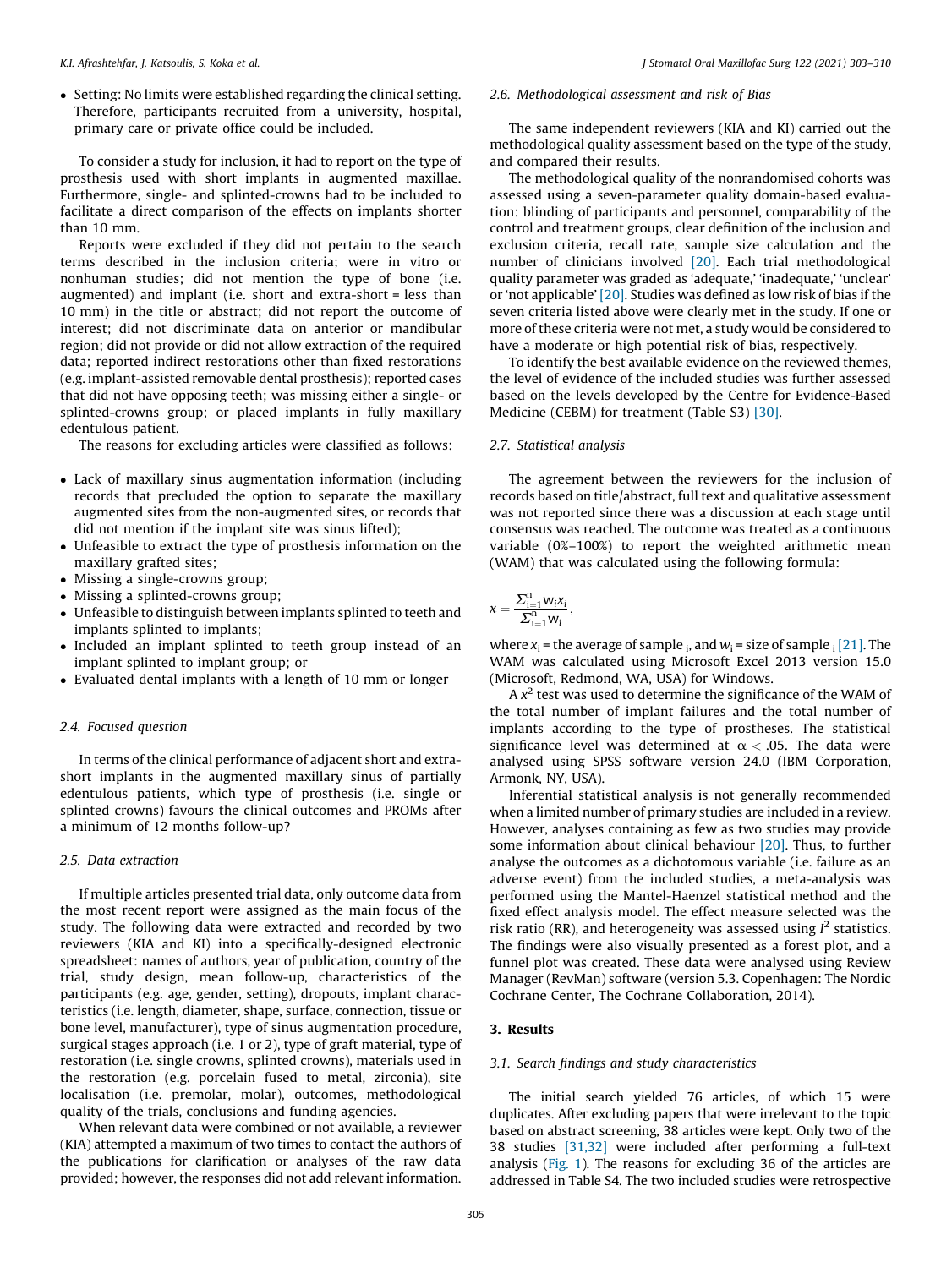<span id="page-3-0"></span>

Fig. 1. PRISMA flowchart of study selection.

and published within the last 10 years. The selected articles reported on extra-short (5-mm-long, Innova Lifesciences, Toronto, ON) [\[31\],](#page-7-0) short (7- and 9-mm-long, Endopore Dental Implant System, Innova Corporation) and standard (12-mm) sintered porous-surfaced dental implants ([Table](#page-4-0) 2) [\[32\]](#page-7-0). The multicentre study [\[31\]](#page-7-0) included 20 patients and 14 implants, while the more recent paper [\[32\]](#page-7-0) included twice as many participants and six-times more implants shorter than 10 mm in the augmented maxillary sinus.

Neither of the manuscripts reported on the materials that were used for the implant-supported prostheses. Both studies used the same implant system, which had an external hex as the implantabutment connection. Deporter et al. [\[31\]](#page-7-0) reported that the prostheses retention mechanism was screwed or cemented and that when the most distal abutment was involved, it was decided that the prosthesis should be splinted rather than non-splinted. Both studies indicated that the dental antagonists were natural dentition or fixed prostheses ([Table](#page-4-0) 2). Concerning the functional follow-up, both studies had a similar range. In Deporter et al., it ranged from 1 to 8 years; in Sohn et al., it ranged from 1 to 9 years. However, the mean was only reported in one study [\[31\].](#page-7-0) Deporter et al. [\[31\]](#page-7-0) included data from four centres based in Canada, Japan, South Korea and Australia. Sohn et al. [\[32\]](#page-7-0) only included data from South Korea. Both studies included data from teaching hospitals and private clinic settings.

### *3.2. Quality assessment*

The studies [\[31,32\]](#page-7-0) were analysed with the Cochrane Collaboration's tool for assessing the risk of bias ([Fig.](#page-4-0) 2). Both studies had the same score in every assessed item. Therefore, the overall scores were also the same. Both studies provided sufficient data regarding the clear definition of selection criteria, clear definition of outcome assessment and success criteria and recall rate. However, the sample size calculation was at high risk, and the number of clinicians involved was unclear. Blinding of the participants and staff, as well as comparability among the groups, was not applicable. Industrial support represented a questionable source of bias in both cases despite the authors' denials of conflict of interests [\(Table](#page-4-0) 2). One study reported that the manufacturer provided the implants [\[31\]](#page-7-0). Both articles were considered to be at an overall high risk of bias; in terms of the level of evidence (Table S3), Deporter et al. [\[31\]](#page-7-0) was classified as 4 (low), whereas Sohn et al. [\[32\]](#page-7-0) was classified as 2B (fair). Deporter et al. included extrashort implants, whereas Sohn et al. included data on short (7 mm– 9 mm) implants ([Table](#page-5-0) 3).

# *3.3. Clinical outcomes*

Both studies [\[31,32\]](#page-7-0) used osteotomes for vertical sinus floor elevation. However, Sohn et al. [\[32\]](#page-7-0) also provided data from patients managed with the lateral open window sinus elevation approach. All implants were placed simultaneously with maxillary sinus augmentation. Neither Sohn et al. nor Deporter et al. mentioned anything related to the decision for sinus elevation when using short implants or extra-short implants, respectively. Deporter et al. used well-known implant success criteria [\[33\]](#page-7-0) to report the implant outcome, while Sohn et al. used two success criteria tools [\[34,35\]](#page-7-0) to determine survival. Deporter et al. lacked standardisation of radiographs, whereas Sohn et al. used a standardised long-cone paralleling technique for radiographs. Consequently, only the latter study was able to report on marginal bone loss during the first year and follow-up periods. In Deporter et al., 14% of the short implants were lost in the augmented maxillary sinus, while close to a 9% were lost in Sohn et al.

Deporter et al. [\[31\]](#page-7-0) included four-times more splinted-crowns than single-crowns and found a 18% failure for the former option; there were no failures in the small sample sized single-crown group [\(Table](#page-5-0) 4). Consequently, the authors concluded that the extra-short implant was highly promising for mandibular posterior cases, but it should still be used with caution in the maxillary sinus augmented cases. Sohn et al. [\[32\]](#page-7-0) did not find statistical differences between single- and splinted-crowns. Interestingly, Sohn et al. also presented four-times more splinted-crowns than single-crowns. Moreover, the authors supported using short implants in broad practice when treating the augmented maxillary sinus since the survival rate was over 90%. Neither of the articles reported on prosthetic outcomes or complications [\(Table](#page-5-0) 4). The two studies included a total of 106 short implants [\(Table](#page-6-0) 5). While 20 implants supported single-crowns, 86 implants had splintedcrowns reconstructions. There was no statistically significant difference in clinical outcomes between the two types of prostheses when supported by short sintered porous-surfaced implants placed in maxillary sinus augmented sites after WAM statistics ([Table](#page-6-0) 5). Interestingly, the meta-analysis showed that Deporter et al. [\[31\]](#page-7-0) slightly favoured single crowns, whereas Sohn et al. [\[32\]](#page-7-0) leaned towards splinted crowns [\(Fig.](#page-6-0) 3). Additionally, the meta-analysis revealed a RR of 1.16 (95% CI: .31–4.30) for individually restored implants failure when compared to splinted dental implants (Figure S1). It indicated that the short implants restored with single crowns could have a 16% higher possibility of failure if compared to short implants restored with splinted crowns [\(Fig.](#page-6-0) 3). The heterogeneity value was not statistically significative ( $p = .58$ ).

# 4. Discussion

This review intended to provide clinical recommendations on the type of prosthesis (splinted or non-splinted restoration) for improved long-term outcomes in patients managed with implants shorter than 10 mm in the augmented maxillary sinus. Two reviewers with vast experience in evidence synthesis conducted an electronic and manual search ([Table](#page-1-0) 1; Tables S1 and S2) of the published literature up to September 2019. Based on the prespecified focused question and after applying the inclusion criteria, only two articles (Fig. 1; [Table](#page-4-0) 2) were included. It is not uncommon to find systematic reviews with a limited number of included studies reporting pooled estimates or inferential statistics [\[22,36,37\]](#page-7-0). The present review also created a funnel plot (see Figure S1). There were several reasons for excluding full texts, even if they included one or both types of prostheses (Table S4). The conclusions from the present review should be interpreted with caution for the following reasons  $[38]$ : the risk of bias in both articles was less than ideal [\(Fig.](#page-4-0) 2); Deporter et al. [\[31\]](#page-7-0) did not reach a fair level of evidence (Table S3); the sample size of both articles was less than ideal ([Table](#page-6-0) 5) due to the limited number of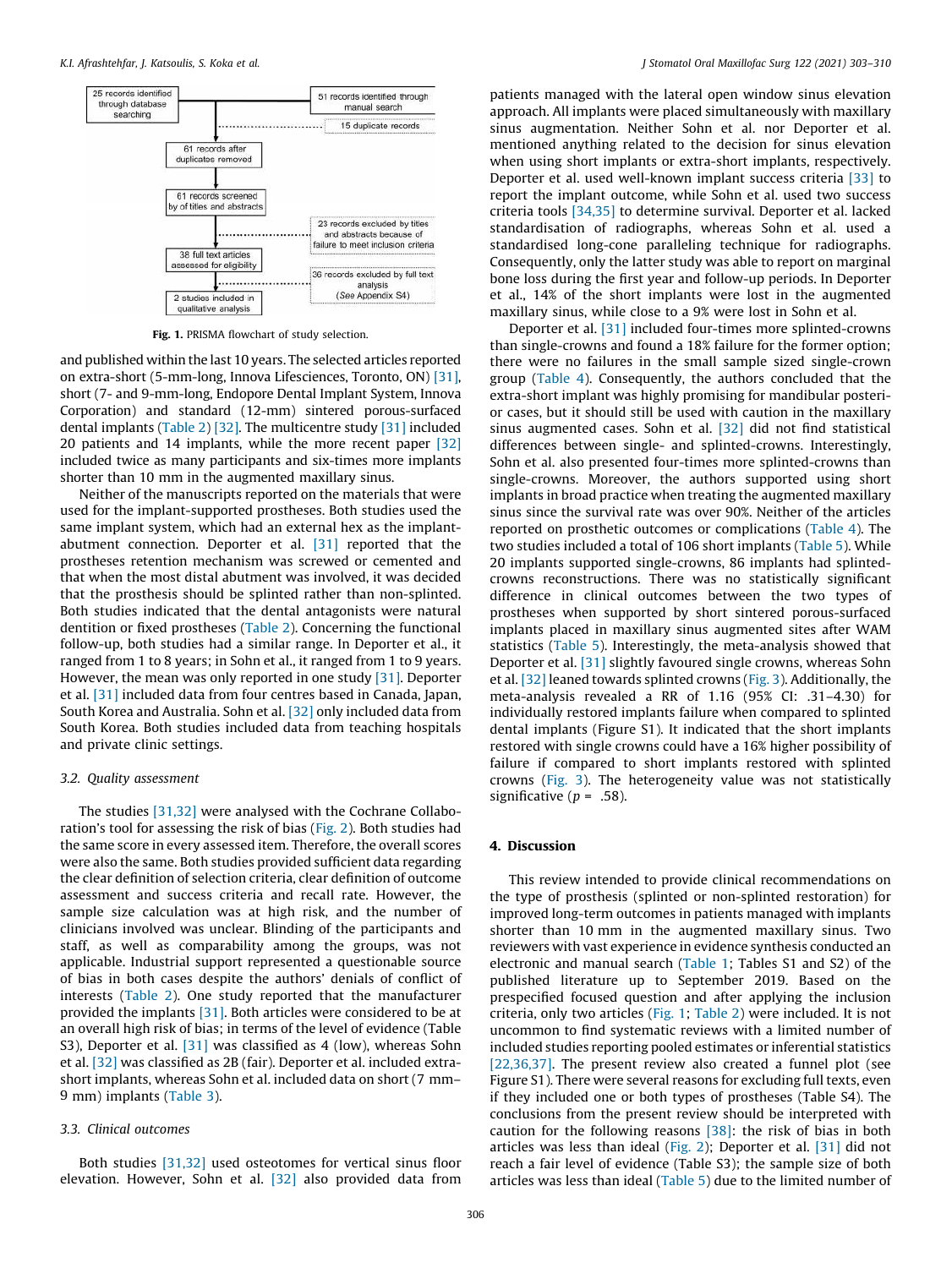<span id="page-4-0"></span>

| Authors, year Country                                                                                                                |                                                                |                 | Patients, n Female, Age,<br>$\rm n(\%)$ | years                          | Restorations,<br>Single/<br>Splinted | connection<br>abutment<br>Implant-                           | Placement-loading Implant-<br>time                                            | mechanism<br>restoration<br>retention   | implant sites<br>dentitions to<br>Antagonist                                           | Other assessed Functional<br>variables                    | follow-up,<br>years                   | Clinical setting                            |
|--------------------------------------------------------------------------------------------------------------------------------------|----------------------------------------------------------------|-----------------|-----------------------------------------|--------------------------------|--------------------------------------|--------------------------------------------------------------|-------------------------------------------------------------------------------|-----------------------------------------|----------------------------------------------------------------------------------------|-----------------------------------------------------------|---------------------------------------|---------------------------------------------|
| 2008 [57] <sup>1</sup>                                                                                                               | Deporter et al. Canada, Japan, 20<br>South Korea,<br>Australia |                 |                                         | 12(60) Range: 3/11<br>21 to 69 |                                      | $0.7$ - $mn$ -high<br>external hex<br>connection<br>Standard | Prosthesis begun after Screw- or<br>at least 4 weeks post-<br>re-entry        | implant prostheses<br>cemented-retained | prosthesis, or teeth and<br>supported fixed dental<br>Natural teeth, tooth-<br>mplants | Mx vs Mn failure Range: 1 to 8 2 dental schools,<br>rates |                                       | 1 hospital, and<br>1 private clinic         |
| 2014 [58]<br>Sohn et al.                                                                                                             | South Korea                                                    | $\overline{42}$ | ž                                       | ž                              | 17/75                                | External hex<br>connection                                   | Provisional prosthetics<br>were connected to all<br>implants for 4-8<br>weeks | ž                                       | Vatural teeth or fixed<br>dental prostheses                                            | Location, length,<br>diameter, crown-<br>o-implant ratio  | Range: 0.9 to<br>Mean: 6.1<br>o.<br>8 | and 1 private clinic<br>1 teaching hospital |
| <sup>1</sup> Data other than posterior maxillary implants was excluded.<br>n, number; hex, hexagonal; Mn, mandibular; Mx, maxillary. |                                                                |                 |                                         |                                |                                      |                                                              |                                                                               |                                         |                                                                                        |                                                           |                                       |                                             |

**Table 2**<br>Characteristics of the included articles: demographics and prosthetic characteristics Characteristics of the included articles: demographics and prosthetic characteristics.

|  |  |  | J Stomatol Oral Maxillofac Surg 122 (2021) 303-310 |  |  |  |  |  |  |
|--|--|--|----------------------------------------------------|--|--|--|--|--|--|
|--|--|--|----------------------------------------------------|--|--|--|--|--|--|



Fig. 2. Risk of bias summary: reviewers' judgements about each risk of bias item for each included study.

implants included in the single-crown groups ([Table](#page-5-0) 4); the confidence intervals seemed to be large [\(Fig.](#page-6-0) 3). Hence, it is highly recommended that future studies be conducted to uncover more evidence on the specific question that we proposed.

With most implant companies now offering short and extrashort implant designs, the question of whether these implants can be restored without splinting in the augmented maxillary sinus is critically relevant. A significant number of variables may affect implants and restorations in the augmented maxillary sinus, such as bone quality, patient selection, graft material, bone volume, type of loading, implant form, length and width, among others [\[14,39,40\]](#page-7-0). A recent review [\[16\]](#page-7-0) reported that splinting extrashort implants leads to fewer complications and a lower failure rate than free-standing implants, but these sites did not have sinus augmentation. Another review reported that surface geometry (i.e. machined versus rough) had a significant influence on the clinical outcome of dental implants that are shorter than 7 mm [\[41\]](#page-7-0). Additionally, both of the included studies [\[31,32\]](#page-7-0) were related to a specific implant design, which differs from the more widely used threaded dental implant designs in similar lengths and prosthetic treatments. This is because the Endopore implant relies on osseoconsolidation rather than osseointegration (i.e. threedimensional bone ingrowth into the surface multilayer of the spherical particles of titanium alloy) [\[42\]](#page-7-0) . Our included primary studies failed to provide information about PROMs. However, one study has reported excellent patient satisfaction in people receiving short and extra-short implants regardless of the prostheses type [\[25\]](#page-7-0) .

Through previous systematic reviews [\[43\]](#page-7-0) , it is known that sinus augmentation via a lateral window or transalveolar approaches for implant purposes are considered to be predictable interventions. One-stage surgery is attractive because it is less invasive, less costly, and it has a shortened treatment time. However, two-stage surgery may be an option for maturing the graft before an implant installation [\[44\]](#page-7-0). A study that reported on 5-year outcomes with the same short implant design that was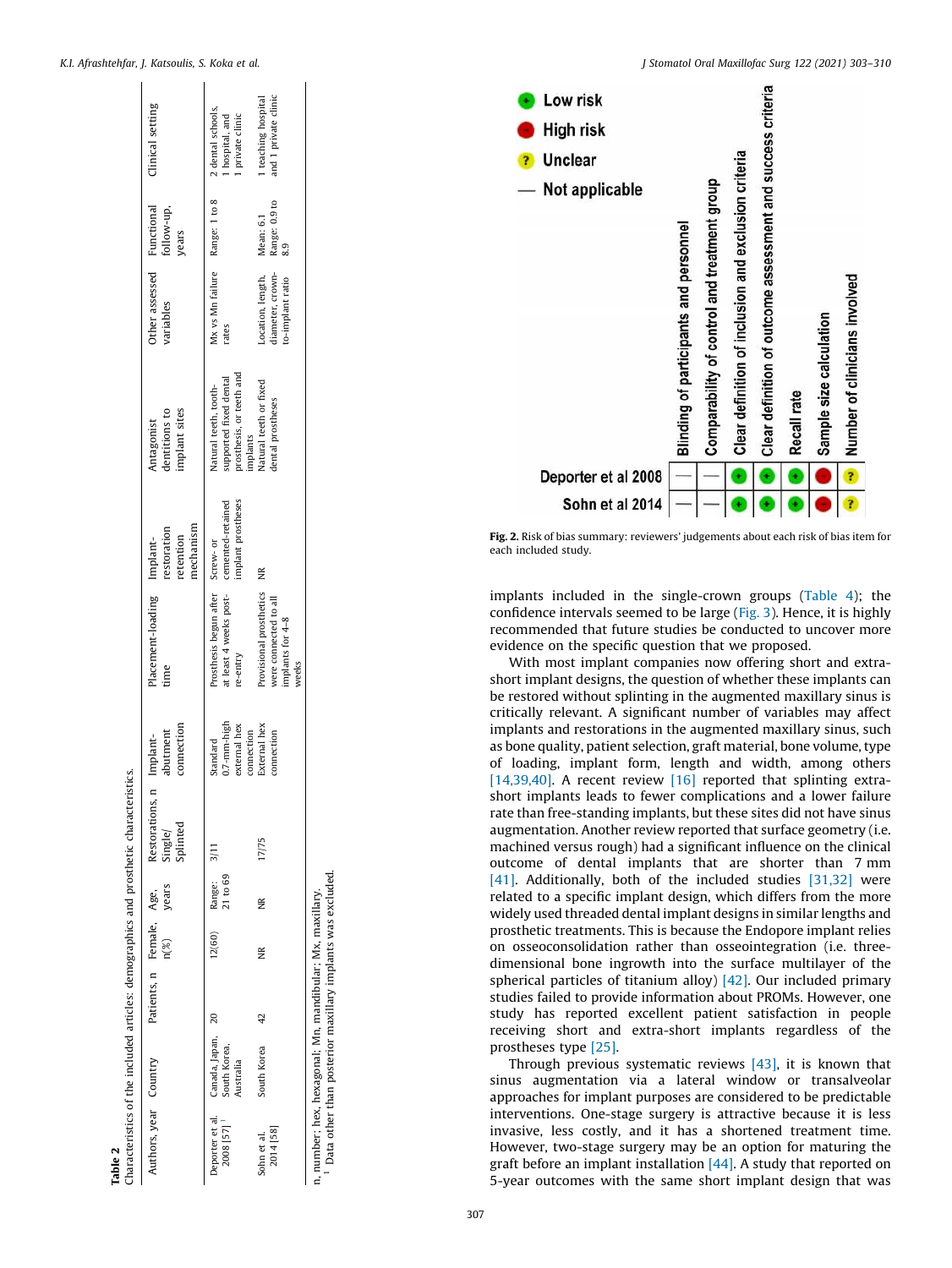<span id="page-5-0"></span>Characteristics of the included articles: implant characteristics.

|                                             |                             | Authors, year Implants, n Type of implants                               | Implant<br>size, mm                               | Surgical technique                                                    |                                                                                                                                                  | Graft material                                  | time,<br>months | Healing Implant<br>success/<br>survival<br>criteria                                                                                            | Standardization of<br>radiographs                                                                                                                                                                              | Implant<br>success, $n(\%)$               | Failed<br>implants, $n(\%)$                            | $1$ year/<br>final MBL<br>at, mm |
|---------------------------------------------|-----------------------------|--------------------------------------------------------------------------|---------------------------------------------------|-----------------------------------------------------------------------|--------------------------------------------------------------------------------------------------------------------------------------------------|-------------------------------------------------|-----------------|------------------------------------------------------------------------------------------------------------------------------------------------|----------------------------------------------------------------------------------------------------------------------------------------------------------------------------------------------------------------|-------------------------------------------|--------------------------------------------------------|----------------------------------|
|                                             |                             |                                                                          |                                                   | Soft tissues                                                          | Hard tissues                                                                                                                                     |                                                 |                 |                                                                                                                                                |                                                                                                                                                                                                                |                                           |                                                        |                                  |
| Deporter et al.<br>2008 $[57]$ <sup>1</sup> | 14 in Mx<br>$(26$ in total) | Titanium alloy<br>$(Ti-6Al-4 V)$ as a<br>tapered truncated<br>cone shape | Maximum<br>diameter: 5<br>Length: 5               | Full-thickness<br>mucoperiosteal<br>flap and<br>submerged<br>approach | Osteotomy sites<br>were prepared<br>using rotary burs<br>and/or, hand<br>osteotomes for<br>posterior maxilla<br>(bone type III or<br>IV)         | NR                                              | 3 to 6          | Buser, et al.<br>Quintessence Int<br>1994;25:679-86                                                                                            | No. Therefore, no attempt<br>was made to measure peri-<br>implant crestal bone<br>heights                                                                                                                      | 12(85.7)<br>in Mx<br>(24 [92.3] in total) | $2(14.3)$ in Mx<br>$2(7.7)$ in total                   | NA                               |
| Sohn et al.<br>2014 [58]                    | 92                          | Tapered cylindric<br>porous-surfaced<br>implants                         | Diameter:<br>4.1 and 5<br>Length: 7,<br>9, and 12 | <b>NR</b>                                                             | 56 implants with<br><b>BAOSFE</b><br>36 implants<br>placed with<br>lateral window<br>technique. All<br>implants were<br>placed<br>simultaneously | Radiopaque<br>bovine or<br>mineral<br>allograft | 6               | Albrektsson, et al. Int J<br>Oral Maxillofac<br>Implants 1986;1:11-<br>25<br>Roos, et al. Int J Oral<br>Maxillofac Implants<br>1997:12:504-514 | Yes, Panoramic and<br>periapical radiographs<br>(standardized long-cone<br>paralleling technique) at<br>the first visit,<br>postoperatively, at the time<br>of prosthesis seating, and at<br>a follow-up visit | <b>NA</b>                                 | 8 (8.7) [5 BAOSFE, 0.68/1.13<br>3 lateral<br>approach] |                                  |

n, number; %, percentage; BAOSFE, bone-added osteotome sinus floor elevation; Mx, maxillary; MBL, marginal bone loss; NA; not applicable; NR; not reported. <sup>1</sup> Includes data from implants placed in mandible except when indicated otherwise.

#### Table 4

Single versuss splinted crowns implant and prosthetic outcomes.

| Authors and year            | Implant failures, $n$ $(\%)$ | P-value  | Restoration failures, n (%) | P-value   | Results   | Conclusions | Authors and year                                                                                                                                                      | Implant failures, n (%)                                                                                                                            |
|-----------------------------|------------------------------|----------|-----------------------------|-----------|-----------|-------------|-----------------------------------------------------------------------------------------------------------------------------------------------------------------------|----------------------------------------------------------------------------------------------------------------------------------------------------|
|                             | Single                       | Splinted |                             | Single    | Splinted  |             |                                                                                                                                                                       |                                                                                                                                                    |
| Deporter et al. 2008 [57] * | 0(0)                         | 2(18.2)  | NR                          | <b>NR</b> | <b>NR</b> | NA          | 2 Mx implants failed (4.3%),<br>and none Mn implant failed<br>(0%)                                                                                                    | $5 \times 5$ mm dental implants<br>should further be<br>investigated to manage<br>highly resorbed posterior<br>sites in partial edentulism         |
| Sohn et al. 2014 58]        | 2(8.5)                       | 6(12.5)  | 0.65                        | <b>NR</b> | <b>NR</b> | NA          | No statistical differences<br>were found regarding<br>location of implants, C/I<br>ratio, or type of prosthesis.<br>Statistical differences<br>found in implants size | The cumulative survival<br>rate of sintered porous-<br>surfaced implants in the<br>maxillary sinus augmented<br>sites show satisfactory<br>results |

n, number; %, percentage; Mn, mandibular; Mx, maxillary; NA; not applicable; NR; not reported.

\* Data other than posterior maxillary implants was excluded otherwise indicated.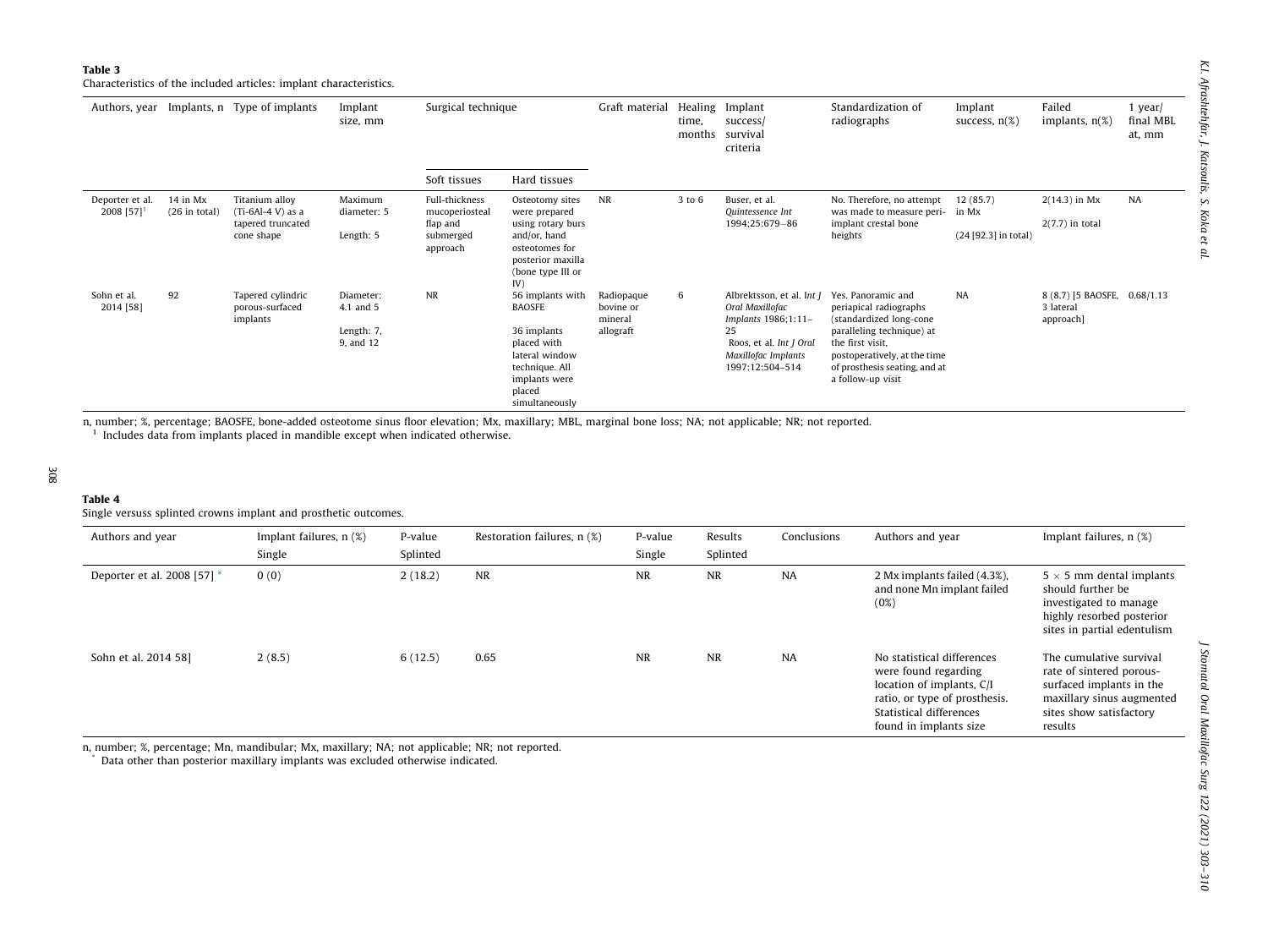#### <span id="page-6-0"></span>Table 5

Weighted arithmetic mean of the total implant failures and total implants according to the type of prostheses.

|                                                      | Implants, failures n/total n (failure %) |                             | P-value*                                         |
|------------------------------------------------------|------------------------------------------|-----------------------------|--------------------------------------------------|
|                                                      | Single                                   | Splinted                    |                                                  |
| Implant failures, $n(\%)$<br>Implants total, $n(\%)$ | 2/20(10)<br>20/106 (18.9)                | 8/86(10.8)<br>86/106 (81.1) | .923<br>$_{\stackrel{<}{\phantom{}_{\sim}}}.001$ |

n, number; %, percentage.

\* x 2 statistic.

|                                                                        | Single |    | Splinted |    |           | <b>Risk Ratio</b>                                   |             | <b>Risk Ratio</b>  |
|------------------------------------------------------------------------|--------|----|----------|----|-----------|-----------------------------------------------------|-------------|--------------------|
| <b>Study or Subgroup</b>                                               |        |    |          |    |           | Events Total Events Total Weight M-H, Fixed, 95% CI |             | M-H. Fixed, 95% CI |
| Deporter et al. 2008                                                   |        |    |          | 11 | 36.1%     | 0.60 [0.04, 10.04]                                  |             |                    |
| Sohn et al. 2014                                                       |        | 17 | 6        | 75 | 63.9%     | 1.47 [0.32, 6.67]                                   |             |                    |
| <b>Total (95% CI)</b>                                                  |        | 20 |          |    | 86 100.0% | 1.16 [0.31, 4.30]                                   |             |                    |
| Total events                                                           |        |    |          |    |           |                                                     |             |                    |
| Heterogeneity: Chi <sup>2</sup> = 0.31, df = 1 (P = 0.58); $I^2 = 0\%$ |        |    |          |    |           |                                                     | 0.05<br>0.2 | $20^{\circ}$       |
| Test for overall effect: $Z = 0.22$ (P = 0.83)                         |        |    |          |    |           |                                                     | Single      | Splinted           |

Fig. 3. Forest plot comparing the adverse events of single and splinted implants in sinus lift sites.

presented in the present review, certainly supported its use in conjunction with osteotome sinus elevation  $[45]$ . A review has reported that bone quality is particularly important for short implants that are to be placed in the maxillae [\[46\].](#page-7-0) Moreover, since bone density in the posterior maxilla is often low, it has always been maintained the short implants are more likely to fail in the posterior maxilla than in the posterior mandible [\[41\]](#page-7-0). However, a recent network meta-analysis reported that short implants with simultaneous osteotome sinus floor elevation with or without bone grafting were the most effective option (implant and prosthesis survival rates = 77.1%) for restoring the posterior maxillae with less than 8 mm of bone height below the maxillary sinus  $[9]$ . At the moment, there are only 5 trials concerning 142 short implants (106 patients, 106 sinuses lifts) placed with osteotome sinus floor elevation with and without bone grafting [\[47–50\].](#page-7-0) However, none of these trials provided sufficient data or included both types of prostheses.

It has been suggested that the more implants and abutments used to support a fixed reconstruction, the lesser the risk of prosthesis failure [\[14\].](#page-7-0) Splinting adjacent implants has been recommended in cases where the posterior maxillary bone residual height is less than 5 mm; it is believed that this will prevent implant mobility and failure [\[51\]](#page-7-0). Moreover, immediate loading of splinted implants in maxillary sinus augmented sites has been considered to be a predictable procedure [\[52\]](#page-7-0). Consequently, when short implants are placed in maxillary sinus augmented sites, they are generally splinted to longer implants to reduce occlusal overload  $[53]$ . The rationale for this is that splinting may reduce the bone-implant interface stresses. For instance, it is recommended to place extra-short implants in lowquality bone only when the minimum diameter is 4 mm in order to maximize bone-surface contact and progressive occlusal load during the prosthetic phase [\[53\].](#page-7-0) However, it has been reported that the type of prosthesis does not influence implant failure in maxillary sinus augmented sinus sites [\[54\]](#page-7-0). Additionally, a recent review found similar peri-implant marginal bone loss regardless of the type of prosthesis [\[55\]](#page-7-0).

# 5. Conclusions

Within the limitations of the present study, the clinical outcomes up to 9 years were similar for single and splinted short and extra-short press-fit, sintered porous-surfaced implants in the augmented maxillary sinus. There are no studies directly comparing splinted and non-splinted short implants with a rough surface in sinus lifted scenarios. High-quality long-term prospective studies with larger sample sizes are needed to provide more solid clinical recommendations for whether the type of prosthesis is a concern with short implants in the augmented maxilla.

# Conflicts of interest

The authors declare no conflict of interest.

# Acknowledgment

The first author is grateful to the ITI (Basel, Switzerland) for the educational support.

# Appendix A. Supplementary data

Supplementary material related to this article can be found, in the online version, at doi[:https://doi.org/10.1016/j.jormas.2020.](https://doi.org/10.1016/j.jormas.2020.08.013) [08.013.](https://doi.org/10.1016/j.jormas.2020.08.013)

# References

- [1] Shanbhag S, Karnik P, Shirke P, Shanbhag V. Cone-beam computed tomographic analysis of sinus membrane thickness, ostium patency, and residual ridge heights in the posterior maxilla: implications for sinus floor elevation. Clin Oral Implants Res 2014;25:755–60[.](http://dx.doi.org/10.1111/clr.12168) <http://dx.doi.org/10.1111/clr.12168>.
- [2] Wagner F, Dvorak G, Nemec S, Pietschmann P, Traxler H, Schicho K, et al. Morphometric analysis of sinus depth in the posterior maxilla and proposal of a novel classification. Sci Rep 2017;7:4539[7.](http://dx.doi.org/10.1038/srep45397) [http://dx.doi.org/10.1038/](http://dx.doi.org/10.1038/srep45397) [srep45397](http://dx.doi.org/10.1038/srep45397).
- [3] Afrashtehfar KI. The all-on-four concept may be a viable treatment option for edentulous rehabilitation. Evid Based Dent 2016;17:56–7[.](http://dx.doi.org/10.1038/sj.ebd.6401173) [http://dx.doi.org/](http://dx.doi.org/10.1038/sj.ebd.6401173) [10.1038/sj.ebd.6401173](http://dx.doi.org/10.1038/sj.ebd.6401173).
- [4] Ghanem H, Afrashtehfar KI, Abi-Nader S, Tamimi F. Impact of a "TED-Style" presentation on potential patients' willingness to accept dental implant therapy: a one-group, pre-test post-test study. J Adv Prosthodont 2015;7:437–4[5.](http://dx.doi.org/10.4047/jap.2015.7.6.437) <http://dx.doi.org/10.4047/jap.2015.7.6.437>.
- [5] Wyatt CC, Zarb GA. Treatment outcomes of patients with [implant-supported](http://refhub.elsevier.com/S2468-7855(20)30220-2/sbref0025) fixed partial prostheses. Int J Oral Maxillofac Implants [1998;13:204–11.](http://refhub.elsevier.com/S2468-7855(20)30220-2/sbref0025)
- [6] Artzi Z, Carmeli G, Kozlovsky A. A distinguishable observation between survival and success rate outcome of hydroxyapatite-coated implants in 5- 10 years in function. Clin Oral Implants Res 2006;17:85–93[.](http://dx.doi.org/10.1111/j.1600-0501.2005.01178.x) [http://dx.doi.org/](http://dx.doi.org/10.1111/j.1600-0501.2005.01178.x) [10.1111/j.1600-0501.2005.01178.x.](http://dx.doi.org/10.1111/j.1600-0501.2005.01178.x)